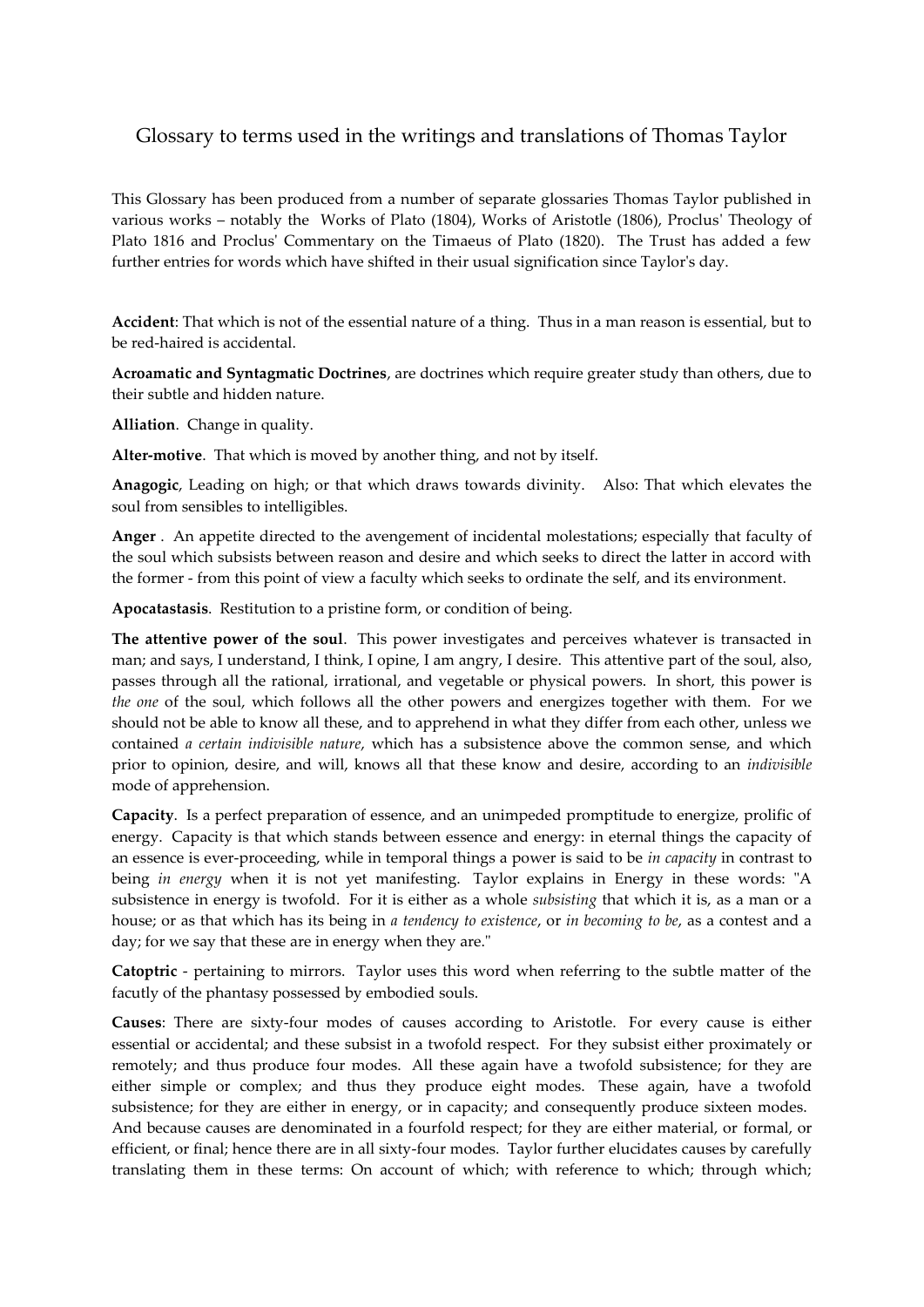according to which; from which; or in which; By the first of these terms, Plato is accustomed to denominate the final cause; by the second the paradigmatic; by the third the demiurgic; by the fourth the instrumental; by the fifth form; and by the sixth matter. This six-fold analysis of cause may be seen as a refinement of Aristotle's fourfold scheme: Aristotle's formal cause is thus divided into universal and particular as the paradigmatic and form; his efficient cause is divided into universal and particular as the demiurgic and instrumental.

**Composite**, I have used the word composite instead of *compounded*, because the latter rather denotes the mingling than the contiguous union of one thing with another, which the former, through its derivation from the Latin word *compositus,* solely denotes.

**The daemoniacal Aristotle**. This philosopher was thus denominated by the ancients, from his transcendent physiological knowledge; nature being proximately governed by dæmons, or those powers that subsist between Gods and men.

**Demiurgus, Zeus (Jove or Jupiter)** the artificer of the universe. Taylor also gives Demiurgus of wholes - the artificer of the universe is thus denominated, because he produces the universe so far as it is a *whole,* and likewise all the wholes it contains, by his own immediate energy; other subordinate powers co-operating with him in the production of parts. Hence he produces the universe *totally* and *at once.*

**Desire**, Is an irrational appetite solely directed to external objects, and to the gratification arising from the possession of them. See also **Epithymetic part of the soul.**

**Dianoetic.** This word is derived from dianoia, or that power of the soul which reasons scientifically, deriving the principles of its reasoning from intellect. Plato is so uncommonly accurate in his diction, that this word is very seldom used by him in any other than its primary sense. Taylor also gives Dianoia, (from whence *dianoetic*) as the discursive energy of reason; or according to its most accurate signification, it is that power of the soul which reasons scientifically, deriving the principles of its reasoning from intellect, or the power which sees truth intuitively.

**The Divine**, is *being* subsisting in conjunction with *The One*. For all things except *The One*, *viz*. essence, life and intellect are considered by Plato as suspended from and secondary to the gods. For the gods do not subsist in, but prior to, these, which they also produce and connect, but are not characterized by these. In many places, however, Plato calls the participants of the gods by the names of the gods. For not only the Athenian guest in the *Laws*, but also Socrates in the *Phaedrus* , calls a divine soul a god. "For," says he "all the horses and charioteers of *the gods* are good," *etc.* And afterwards, still more clearly, he adds, "And this is the life of *the gods*." And not only this, but he also denominates those natures gods, that are always united to the gods, and which, in conjunction with them, give completion to one series. He also frequently calls daemons gods, though according to essence, they are secondary to, and subsist about, the gods. For in the *Phaedrus*, *Timaeus*, and other dialogues, he extends the appellation of the gods as far as to daemons. And what is still more paradoxical than all this, he does not refuse to call some men gods; as, for instance, the Elean Guest in the *Sophista*. From all this, therefore, we must infer, that with respect to the word god, one thing which is thus denominated is simply deity; another is so according to union; a third, according to participation; a fourth, according to contact; and a fifth, according to similitude. Thus every superessential nature is primarily a god; but every intellectual nature is so according to union. And again, every divine soul is a god according to participation; but divine daemons are gods, according to contact with the gods; and the souls of men obtain this appellation through similitude. Each of these, however, except the first, is, as we have said, rather divine than a god: for the Athenian Guest, in the *Laws*, calls intellect itself divine. But that which is divine is secondary to the first deity, in the same manner as *the united* is to *The One*; *that which is intellectual*, to *intellect*; and *that which is animated*, to *soul*. Indeed, things more uniform and simple always precede; and the series of beings ends in *The One* itself.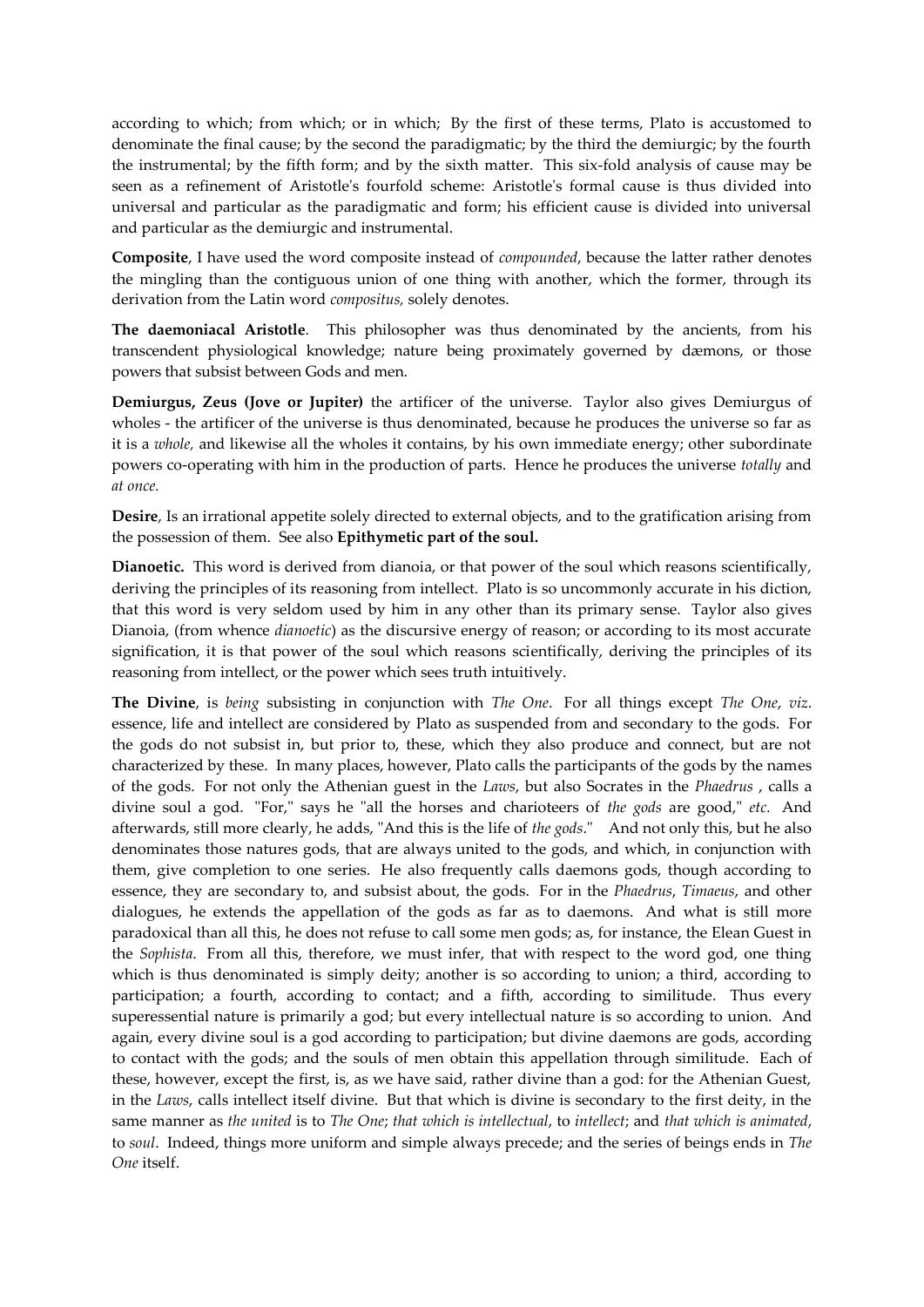**Doxastic**. This word is derived from *doxa*, *opinion*, and signifies that which is apprehended by opinion, or that power which is the extremity of the rational soul. This power knows the universal in particulars, as that *every* man is a rational animal; but it knows not the *dioti*, or *why* a thing is, but only the *oti*, or *that* it is. Also defined as the lowest of the human gnostic powers.

**The Eternal**, that which has a never-ending subsistence, without any connection with time; or, as Plotinus profoundly defines it, infinite life at once total and full.

**Entelecheia**. Is the possession of perfection; and when it is properly asserted of energy, is not asserted of casual energy, but of that which is perfect, and is established according to a subsistence in energy.

**Entheastically.** In a divinely-inspired manner.

**Ephesis**. Is the tendency of inanimate natures to their proper good.

**The Epithymetic part of the soul**, or that part of the soul which is the principle of all-various desires. But *desire* is well defined, by the Pythagoreans, to be a certain tendency, impulse, and appetite of the soul, in order to be filled with something, or to enjoy something present, or to be disposed according to some sensitive energy. They add, that there is also a desire of the contraries to these, and this is a desire of the evacuation and absence, and of having no sensible perception of certain things.

Form (eidos) Is the internal characteristic of a thing, and subsists according to logos, considered as a productive principle, which see.

**That which is generated**. That which has not the whole of its essence or energy subsisting at once, without temporal dispersion.

**Generation.** An essence composite and multiform, and conjoined with time. This is the proper signification of the word; but it is used symbolically by Plato, and also by theologists more ancient than Plato, for the sake of indication. For as Proclus beautifully observes (in MS. Comment. in Parmenidem.), "Fables call the ineffable unfolding into light through causes, generation." "Hence," he adds, "in the Orphic writings, the first cause is denominated time; for where there is generation, according to its proper signification, there also there is time." In his translations of Aristotle Taylor says that Generation "is *universally* the whole of a visible nature, as opposed to an incorporeal and invisible nature. It also *particularly* denotes the sublunary region." Also: A flowing condition of being, or a subsistence in becoming to be. Hence, το γιγνεσθαι signifies an extension in subsistence, or a tendency to being.

**Guest.** The word, in its more ample signification in the Greek, denoted a *stranger*, but properly implies one who receives another, or is himself received at an entertainment. In the following dialogues, therefore, wherever one of the speakers is introduced as a xenoς, I have translated this word *guest*, as being more conformable to the genius of Plato's dialogues, which may be justly called rich mental banquets, and consequently the speakers in them may be considered as so many guests. Hence in the *Timaeus*, the persons of that dialogue are expressly spoken of as guests.

**Hyparxis.** The first principle or foundation, as it were, of the essence of a thing. Hence, also, it is the summit of essence. When things are considered as subsisting together in an order, the hyparxis is the leader and unical being of that order. This is in contrast to the *extremity* of the order, which is the lowest level below which only things of a lesser order exist.

**Hypolepsis.** As dianoia, or the discursive energy of reason, subsists according to terms or boundaries, and is not continued like a physical transition, *the asset and affirmation of the soul according to each boundary, as in one limit, or the assent of the soul to it as true, is hypolepsis.* In other words, hypolepsis is the assent of the soul to each proposition of a syllogism.

**Iconically**. A thing is said to subsist *iconically*, when it subsists after the manner of an image.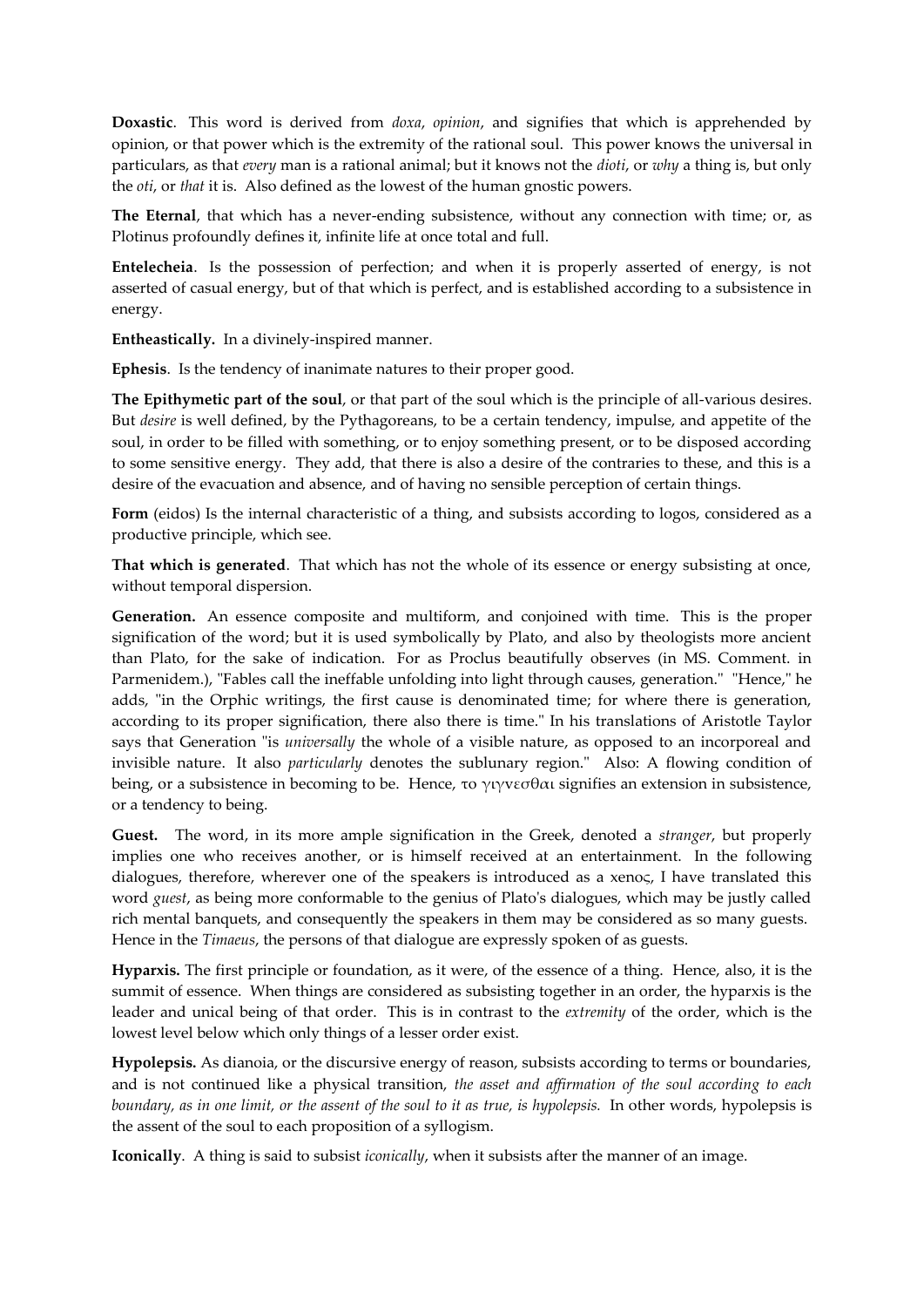**Idea**, is an incorporeal cause, exempt from its participants, is an immovable essence, is a paradigm only and truly, and is intelligible to souls from images, but has a causal knowledge of things which subsist according to it. (This distinguishes idea from the universal which is its counterpart within a material object, and also from a human concept formed from the consideration of external objects.)

**Idiom** . The characteristic peculiarity of a thing.

**Idolically.** Adumbratively.

**The Immortal**. According to Plato, there are many orders of immortality, pervading from on high to the last of things; and the ultimate echo, as it were, of immortality, is seen in the perpetuity of the mundane wholes, which according to the doctrine of the Elean Guest in the *Politicus*, they participate from the Father of the universe. For both the being and the life of every body depend on another cause; but since body is not itself naturally adapted to connect, or adorn, or preserve itself. But the immortality of partial souls, such as ours, is more manifest and more perfect than this of the perpetual bodies in the universe; as is evident from the many demonstrations which are given of it in the *Phaedo*, and in the 10th book of the *Republic*. For the immortality of partial souls has a more principal subsistence, as possessing in itself the cause of eternal permanency. But prior to both these is the immortality of daemons; for these neither verge to mortality, nor are filled with the nature of things which are generated and corrupted. More venerable, however, than these, and essentially transcending them, is the immortality of divine souls, which are primarily self-motive, and contain the fountains and principles of the life which is attributed about bodies, and through which bodies participate of renewed immortality. And prior to all these is the immortality of the gods; for Diotima in the *Banquet* does not ascribe an immortality of this kind to daemons. Hence such an immortality as this is separate and exempt from wholes. For, together with the immortality of the gods, eternity subsists, which is the fountain of all immortality and life, as well as that life which is perpetual, as that which is dissipated into nonentity. In short, therefore, the *divine immortal* is that which is generative and connective of perpetual life. For it is not immortal, as participating of life, but as supplying divine life, and deifying life itself.

**Imparticipable.** That which does not subsist with an inferior nature. Thus imparticipable intellect is an intellect which does not subsist with soul.

**Intellect.** In human beings, is the summit of dianoia, and is that power by the light proceeding from which we perceive the truth of axioms. Of itself considered, it is a being which knows, not by process, but by its very being. In divine natures it is a self-subsistent, impartible, eternal essence, perceiving all things at once.

**Intellectual Projection**. As the perception of intellect is immediate, being a darting forth, as it were, directly to its proper objects (i.e. intelligibles), this direct intuition is expressed by the term *projection*.

**The Intelligible**. This word in Plato and Platonic writers has a various signification: for, in the first place, whatever is exempt from sensibles, and has its essence separate from them, is said to be intelligible, and in this sense soul is intelligible. In the second place, intellect, which is prior to soul, is intelligible. In the third place, that which is more ancient than intellect, which replenishes intelligence, and is essentially perfective of it, is called *intelligible*: and this is the intelligible, which  $\text{TimA}$  as in Plato places in the order of a paradigm, prior to the demiurgic intellect and intellectual energy. But beyond these is the *divine* intelligible, which is defined according to divine union and hyparxis. For this is intelligible as the object of desire to intellect, as giving perfection to and containing it, and as the completion of being. The highest intelligible, therefore, is that which is the hyparxis of the gods; the second, that which is true being, and the first essence; the third, intellect, and all intellectual life; and the fourth, the order belonging to soul. In the Com. Tim. Taylor says, **Intellectual, or Psychical Breadth**; *i.e.* the extent of the progression of the intelligible, of intellect and of soul, and of each of these according to its own order, and not according to a progression into an inferior order.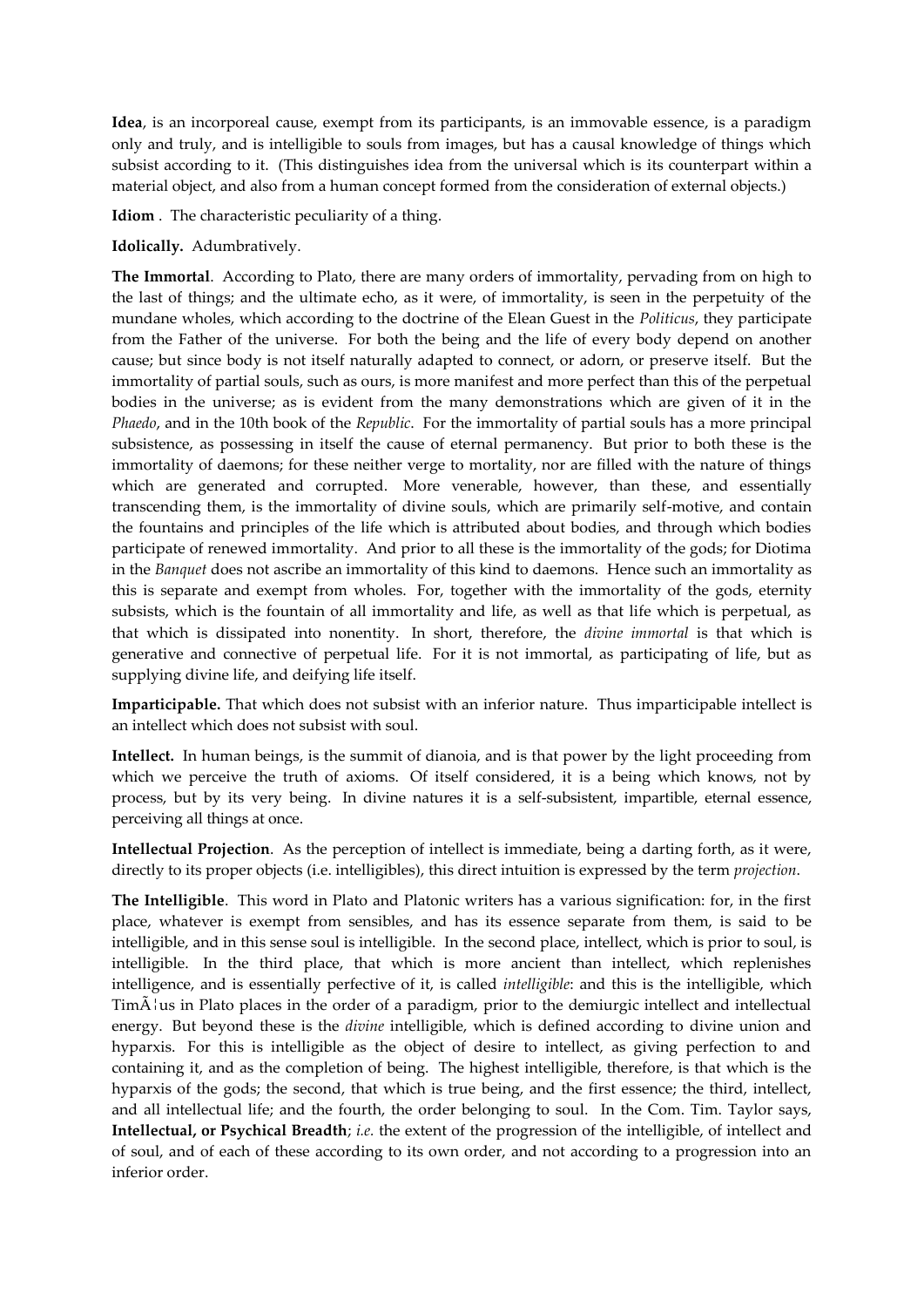## **Lation** is local motion.

**Logismos**, reasoning. When applied to divinity as by Plato, in the *Timaeus*, signifies a distributive cause of things.

**Logos**: see reason.

**Monad**, in divine natures is that which contains *distinct*, but at the same time *profoundly-united* multitude, and which produces a multitude exquisitely allied to itself. But in the sensible universe, the first monad is the world itself, which comprehends in itself all the multitude of which it is the cause in conjunction with the cause of all. The second monad is the inerratic sphere. In the third place, the spheres of the planets succeed, each of which is also a monad, comprehending an appropriate multitude. And in the fourth and last place are the spheres of the elements, which are in a similar manner monads. All these monads likewise are denominated *olotetes*, *wholenesses,* and have a perpetual subsistence.

**Morphe.** Pertains to the colour, figure, and magnitude of supercifies.

**Multipotent.** Possessing much power.

**Non-being** . Is either that which is false, in the same manner as *being* is that which is true; or it is that which in no respect is; or that which in capacity is not.

**Orectic.** The word is derived from *orexis*, appetite. What *orexis* is in animated, that *ephesis* (cf) is in physical inanimate natures.

**Paradigm.** A pattern, or that with reference to which a thing is made.

**Permanency** (stasis). The proper word for rest, in Greek, is *eremia*. And Simplicius justly observes, that not every stasis is eremia, but that only which is after motion. This word is employed by Plato in the *Sophista*, to express one of the five genera of being, *viz*. *essence, permanency* (stasis), *motion, sameness*, and *difference*; in which place it evidently does not signify rest.

**The Perpetual**. That which subsists forever, but through a connection with time. Also explained by Taylor as "that which subsists always, but is connected with the three parts of time, the past, present, and future. Hence, the fabricator of the world is *eternal* , but the world is *perpetual*."

**Phantasy or** *Imagination;a figured intelligence,* because all the perceptions of this power are *inward* and not external, like those of sense, and are accompanied with *figure.* It is the connecting faculty between the purely external senses and the beginnings of reason (*i.e*. opinion) and, as such, it shares some of the characteristics of both, being inward like the rational faculties, but itself irrational like the senses.

**Philopolemic.** An epithet of Minerva, signifying that she is *a lover of war;* just as she is also called *philosophic*, as being *a lover of wisdom.*

**Pleroma, Plenitude, or Completeness**. Is a whole which gives completion to the universe.

**A politician**. This word, as Mr Sydenham justly observes in his notes on the *Rivals*, is of a very large and extensive import, as used by Plato, and the other ancient writers on politics: for it includes all those statesmen or politicians in aristocracies and democracies who were, either for life, or for a certain time, invested with the whole or a part of kingly authority, and the power thereto belonging. See the *Politicus*.

**Pre-election,** *i.e.* deliberate choice, is that power which accompanies human reason by which actions can be made to pursue that which is perceived to be good.

**Prudence.** This word frequently means in Plato and Platonic writers, the habit of discerning what is good in all moral actions, and frequently signifies intelligence, or intellectual perception. The following admirable explanation of this word is given by Iamblichus.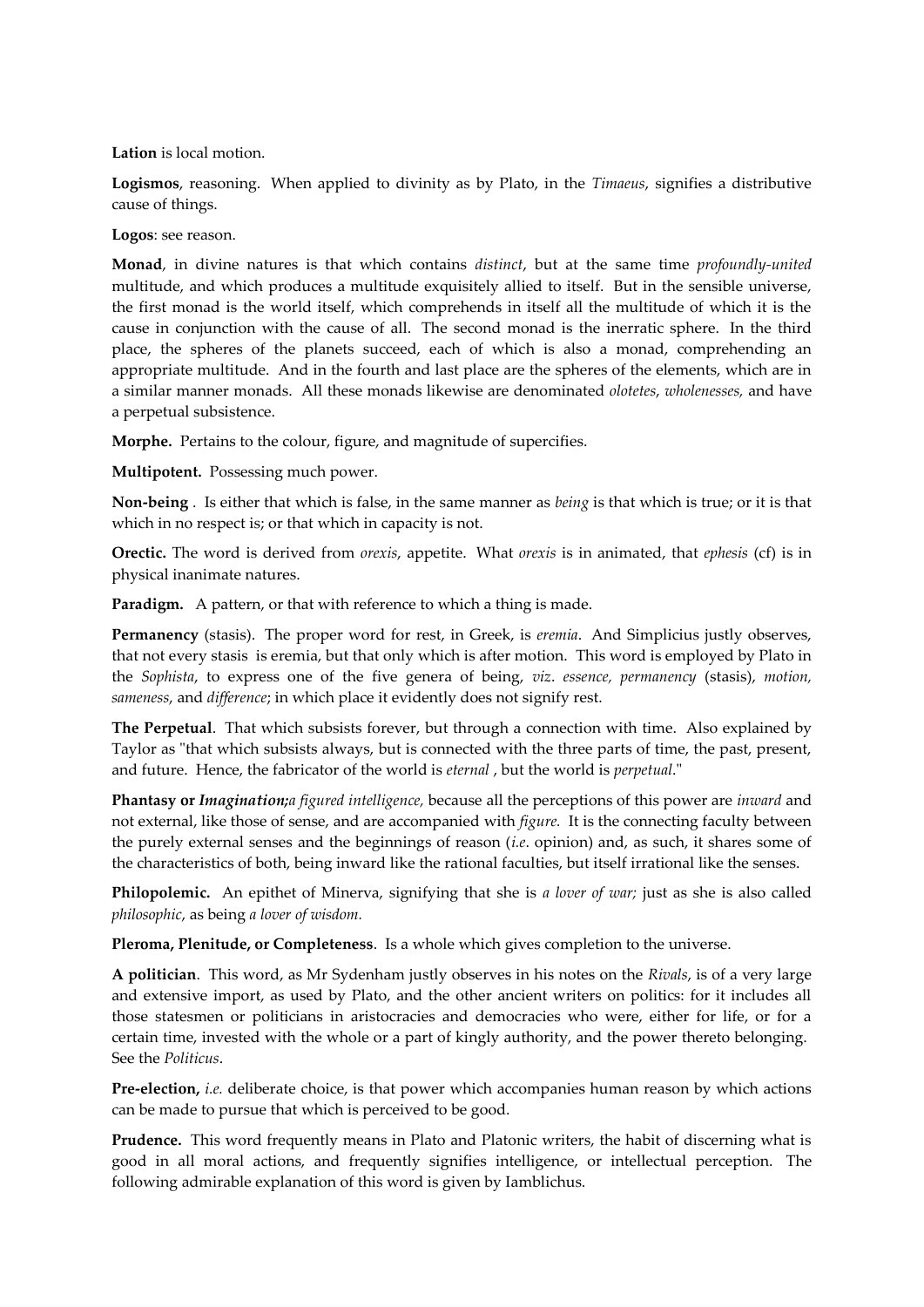Prudence having a precedaneous subsistence, receives its generation from a pure and perfect intellect. Hence it looks to intellect itself, is perfected by it, and has this as the measure and most beautiful paradigm of all its energies. If also we have any communion with the gods, it is especially effected by this virtue; and through this we are in the highest degree assimilated to them. The knowledge too of such things as are good, profitable, and beautiful, and of the contraries to these, is obtained by this virtue; and the judgment and correction of works proper to be done are by this directed. And in short it is a certain governing leader of men, and of the whole arrangement of their nature; and referring cities and houses, and the particular life of every one, to a divine paradigm, it forms them according to the best similitude; obliterating some things and purifying others. So that prudence renders its possessors similar to divinity. Iamblic. apud. Stob. p. 141.

**Psychical.** Pertaining to soul, in the same manner as physical pertains to nature (physis).

**Quality.** Is that which imparts what is apparent in matter, and what is the object of sense.

**Reason** (logos). This word in Platonic writers signifies either that inward discursive energy called reasoning; or a certain productive and seminal principle; or that which is indicative and definitive of a thing. Hence *logoi* or *reasons* in the soul, are, gnostically producing principles. In more general terms logos also means speech, which is the external expression of reason.

**Science**. This word is sometimes defined by Plato to be that which assigns the causes of things; sometimes to be that the subjects of which have a perfectly stable essence; and together with this, he conjoins the assignation of cause from reasoning. Sometimes again he defines it to be that the principles of which are not hypotheses; and, according to this definition, he asserts that there is one science which ascends as far as to the principle of things. For this science considers that which is truly the principle as unhypothetic, has for its subject true being, and produces its reasonings from cause. According to the second definition, he calls diano $\tilde{A}^{\alpha}$  at knowledge science; but according to the first alone, he assigns to physiology the appellation of science.

**The telestic art**. The art pertaining to mystic ceremonies.

**Theurgic.** This word is derived from *theurgia*, or that religious operation which deifies him by whom it is performed as much as is possible to man.

**Truth**. Plato, following ancient theologists, considers truth multifariously. Hence, according to his doctrine, the highest truth is characterized by unity; and is the light proceeding from *The Good*, which imparts *purity*, as he says in the *Philebus*, and *union*, as he says in the *Republic*, to intelligibles. The truth which is next to this in dignity is that which proceeds from intelligibles, and illuminates the intellectual orders, and which an essence unfigured, uncoloured, and without contact, first receives, where also the plain of truth is situated, as it is written in the *Phaedrus*. The third kind of truth is that which is connascent with souls, and which through intelligence comes into contact with true being. For the psychical light is the third from the intelligible; intellectual deriving its plenitude from intelligible light, and the psychical from the intellectual. And the last kind of truth is that which is in sensibles, which is full of error and inaccuracy through sense, and the instability of its object. For a material nature is perpetually flowing, and is not naturally adapted to abide even for a moment.

The following beautiful description of the third kind of truth, or that which subsists in souls, is given by Iamblichus: "Truth, as the name implies, makes a conversion about the gods and their incorporeal energy; but doxastic imitation, which, as Plato says, is fabricative of images, wanders about that which is deprived of divinity and is dark. And the former indeed receives its perfection in intelligible and divine forms, and real beings which have a perpetual sameness of subsistence; but the latter looks to that which is formless, and non-being, and which has a various subsistence; and about this its visive power is blunted. The former contemplates that which is; but the latter assumes such a form as appears to the many. Hence the former associates with intellect, and increases the intellectual nature which we contain; but the latter, from looking to that which always seems to be, hunts after folly and deceives." Iamblic. apud. Stob. p. 136.